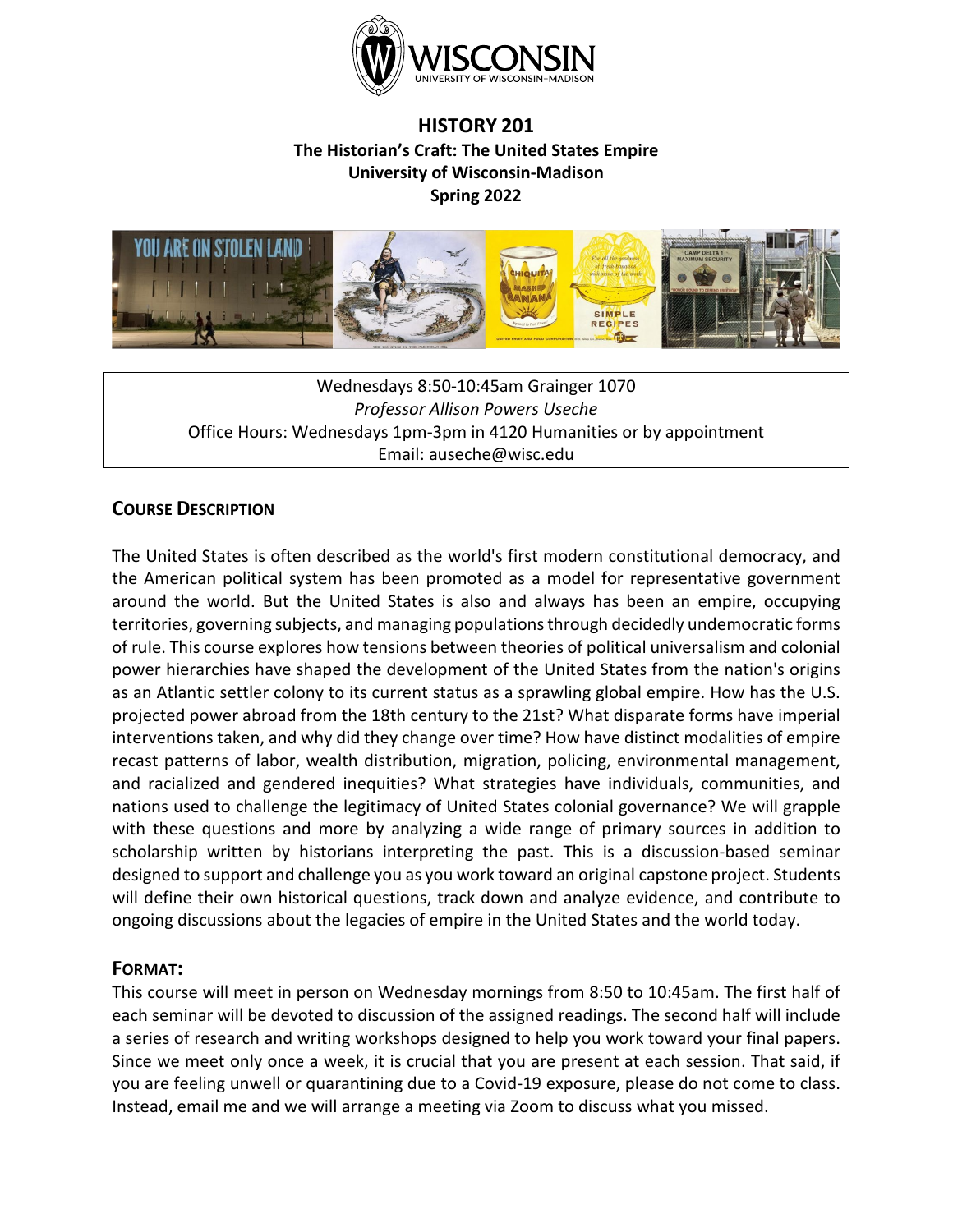

HIST 201 is divided into three parts. We will begin by learning how to analyze primary sources and situate them within their historical context. In Part Two of the class, you the students will begin to track down and interpret primary and secondary sources related to your own interests concerning histories of United States imperialism. Part Three will be devoted to helping you complete a final capstone paper using the sources you have discovered. You will learn to formulate a viable and interesting research question, carry out original research, and build a persuasive argument that emerges out of these historical sources. The capstone paper will give you the opportunity to select a topic of your own choosing, and to do the work that historians do in interpreting the past.

# **CREDIT HOURS**

The credit standard for this 3-credit course is met by an expectation of a total of 135 hours of student engagement with the course's learning activities (at least 45 hours per credit or 9 hours per week), which include regularly scheduled meeting times (group seminar meetings of two hours per week), reading, writing, individual consultations with the instructor, and other student work as described in the syllabus. The expectation is that you will work at least 2 hours outside of the class for every hour in the classroom. Because this course focuses so intensively on research, writing, and speaking, it fulfills Part B of the General Education Communication Requirement (Comm B).

# **REGULAR AND SUBSTANTIVE STUDENT-INSTRUCTOR INTERACTION**

One of the benefits of our smaller seminar format is that we will get to know each other well. During our weekly seminar meetings I will provide direct instruction, clarify information about course content, facilitate discussion of the course materials, and lead research and writing workshops. I will additionally be available during my office hours each week for one-on-one meetings. If you cannot make my office hours but would like to meet, please email me and we will find an alternative time. I try to respond to all emails within 24 hours. If you have an urgent or time-sensitive matter to discuss, please include "URGENT" in the subject line of your email and I will reply as soon as possible.

# **COURSE WEBSITE, LEARNING MANAGEMENT SYSTEM & DIGITAL INSTRUCTIONAL TOOLS**

All course materials are available on our [Canvas site.](https://it.wisc.edu/services/canvas/)

If you would prefer to meet with me remotely (during office hours or otherwise) via Zoom, all meetings can be accessed here:<https://uwmadison.zoom.us/j/8395182126>

# **REQUIRED READINGS:**

All required readings will be posted to our course Canvas site. Your reading assignment each week will consist of 2-3 book chapters or scholarly articles written by historians about the past what we call "secondary sources"—in addition to 3-4 shorter "primary sources" produced during the period that we are studying. We will talk in class about how to approach the readings, but plan to read the secondary sources more quickly by focusing on each author's argument and use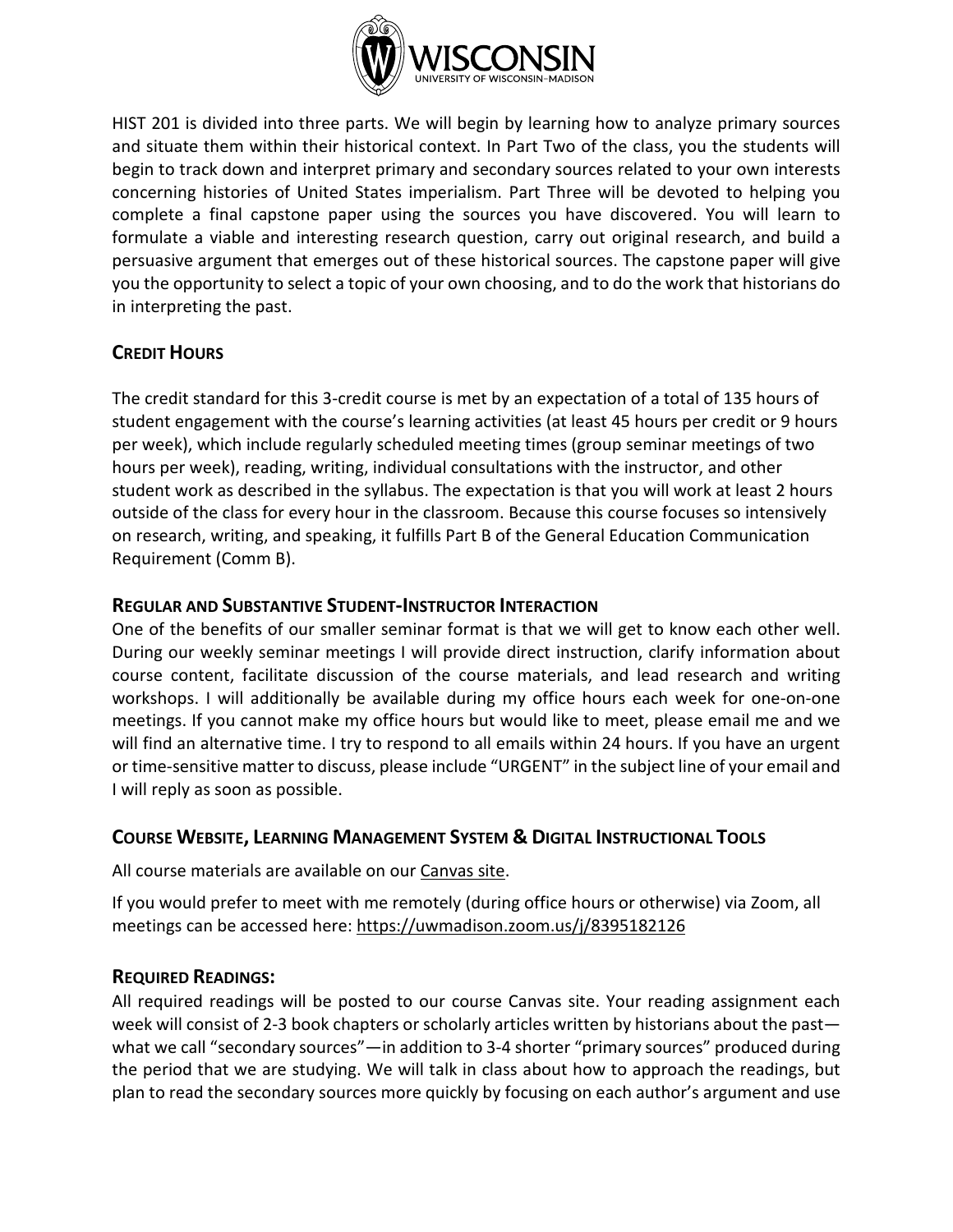

of evidence. You will want to read the primary sources more closely. These documents are shorter but often take longer to interpret. A few questions to consider as you complete the readings each week include: how do the primary sources support, challenge, or expand on the historical narratives offered by the secondary sources? What can we learn from analyzing these documents together that we might not necessarily get from reading one source on its own? What do these sources leave out or obscure? If you are ever feeling overwhelmed by the readings or find that they are taking you too long to get through, please do not hesitate to come by my office hours so we can discuss strategies for completing each week's assignment within a few hours.

# **OBJECTIVES:**

Upon successful completion of this course, you will be able to:

- 1) Ask and answer informed questions about the past
- 2) Understand how historians make history and why our understandings of the past change over time
- 3) Compare different modalities of United States imperial interventions as well as their legacies across the  $19<sup>th</sup>$ , 20<sup>th</sup>, and 21<sup>st</sup> centuries
- 4) Evaluate arguments about history and weigh in on existing historical debates
- 5) Use primary and secondary sources to produce an original piece of historical scholarship

#### **COURSE REQUIREMENTS AND ASSESSMENT:**

#### **GRADING**

Participation: 30% Weekly Reading Reflections: 15% Topic and Research Question 5% Paper Proposal and Outline: 10% Rough Draft: 10% Peer Review: 10% Final Paper: 20%

#### **GRADING SCALE**

A (92.50+); AB (87.50-92.49); B (82.50-87.49); BC (77.50-82.49); C (69.50-77.49); D (60-69.49); F (Below 60)

#### **PARTICIPATION (30%)**

Participation in seminar meetings is critical to your success in this course and is required. Please come to class each week prepared to engaged the readings and your peers. Discussions provide the opportunity for you to clarify and consolidate your understanding of the material, flex critical thinking skills, and hear the viewpoints of your fellow students. You can miss one seminar meeting no questions asked. If you end up needing to miss more classes due to health issues (including mental health), quarantine, or any other extenuating circumstances, let me know and we will create alternative assignments so that your participation grade will not be affected. No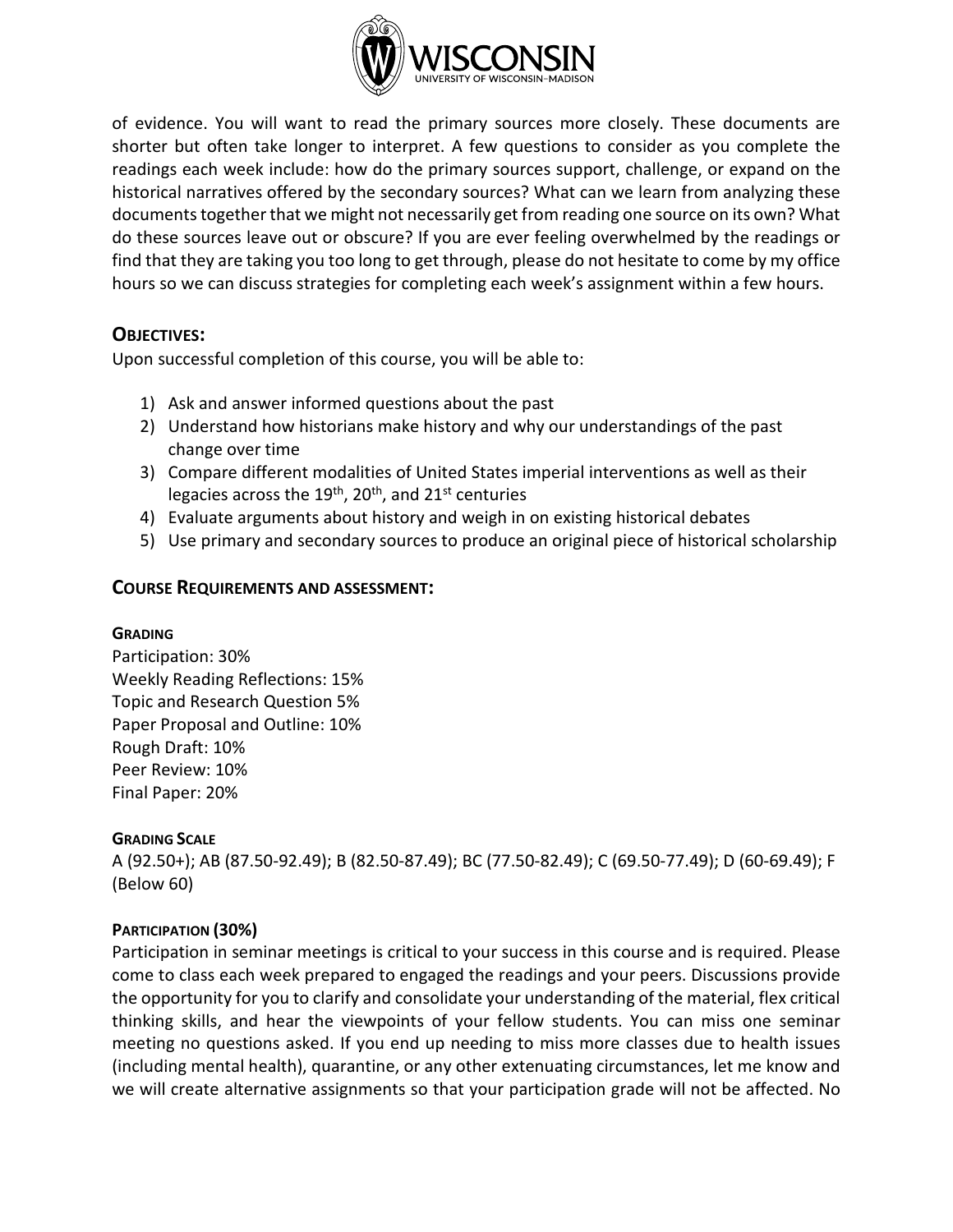

medical documentation of the illness will be required. Please take care of yourselves and let me know how I can support you this semester.

## **LEADING DISCUSSION: (10%)**

Each student will select one week to lead discussion for our seminar. During this week, you will work with a partner to open our meeting with a brief (10 minute) response to the readings. Each presentation should consider the following questions:

- What are the readings about? What topics and themes do they explore?
- How do the secondary sources provide historical context that helps us to interpret the primary sources? How do the primary sources support, build on, or challenge the historical arguments developed in the secondary sources?
- How do the readings compare to a topic or theme that we discussed or will discuss in another week of the course? This could concern a modality of imperial intervention (comparing early 20<sup>th</sup> century US protectorates to late 20<sup>th</sup> century IMF structural adjustment programs for example), a theme such as race, gender, sexuality, and empire, or a particular type of source like legal records.
- What are five key questions that you would like for us to consider as we discuss the readings? (Please send me a copy of these by the Tuesday at noon before your presentation so I can print them out and distribute them to the class the next morning).

I will circulate a presentation sign-up sheet during our first seminar meeting. Please plan to meet with me during office hours (or by appointment) the week before you lead discussion to plan your presentation.

#### **WEEKLY READING REFLECTIONS (15%)**

During the first two thirds of the course, you will submit a short post on Canvas before each weekly discussion in response to the week's readings. Each post should be 1-2 paragraphs in length. You may choose to focus your analysis on one or two of the sources, but your post should make clear that you have completed and engaged all of the week's assigned readings.

**All weekly reading reflections must be completed by 11:59 PM on Monday evenings.**

Options for weekly response posts:

- Answer one or more of the questions that I post to Canvas each week
- Respond to a classmate's post
- Analyze one or more of the week's primary sources in depth
- Reflect on the readings—this could involve discussing something that interested you, confused you, or that you disagreed with

During the final third of the course there are no assigned readings as you will be working toward your capstone research projects. Each week you will submit one piece of writing that builds toward your final paper.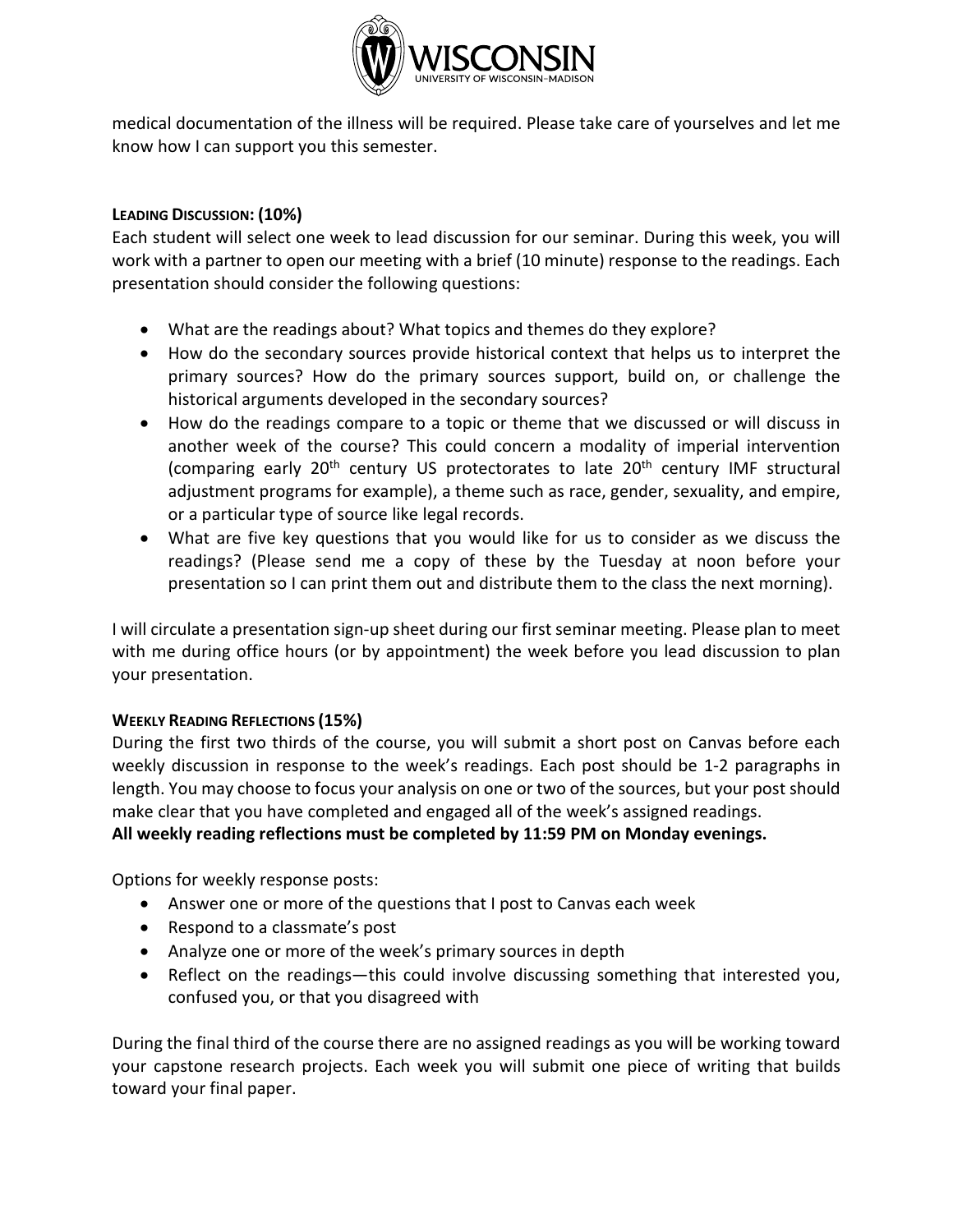

#### **TOPIC AND RESEARCH QUESTION (5%)**

Submit a one paragraph explanation of the topic and possible research question that you plan to explore in your final paper. Why do you find this topic interesting or compelling? What do you hope to learn in your research? What kinds of primary sources could you potentially use in order to answer your research questions? This can be preliminary and it is fine if your topic and question change as you progress in your research. *Due by midnight on Monday, April 11 via Canvas.*

#### **RESEARCH PROPOSAL AND OUTLINE: (10%)**

Build on your research question to craft a research proposal and outline, including an annotated bibliography with at least two secondary sources and three primary sources that you will use to answer your research question. We will go over a more detailed prompt and rubric for this assignment later in the semester. *Due by midnight on Monday, April 18 via Canvas.*

#### **ROUGH DRAFT (10%)**

You will be graded only on the completion of your rough draft. We will go over a more detailed prompt and rubric for this assignment later in the semester. Rough drafts will be returned with comments from the professor that should be addressed in your revisions. *Due by Friday, April 22 at midnight via Canvas.*

#### **PEER REVIEW (10%):**

Peer review is a crucial part of how historians make history. All scholarly books and articles must pass through a process of review by experts in the field before being published. But even before submitting scholarship to be considered for publication, historians (myself included!) rely on friends and colleagues for feedback on works in progress. Because this course is designed to prepare you to produce an original piece of historical scholarship, I have built several stages of peer review into the writing process. As you conceptualize, draft, and revise your capstone project you will:

- Meet with me to talk about your initial research ideas
- Meet with a Writing Fellow to discuss your research proposal and outline
- Read and offer comments on one classmate's rough draft
- Receive written feedback from me on your topic, proposal, outline, and draft
- Meet with a Writing Fellow to discuss your Revised Draft

To receive full credit for the peer review portion of the course you will need to participate in each of the meetings outlined above and incorporate the suggestions you receive into your revisions.

#### **CAPSTONE ASSIGNMENT RESEARCH PAPER (20%)**

Build on your draft to complete a 5-7 page capstone project, drawing on primary and secondary sources to answer an original research question of your choosing. To answer this question, you should engage 3-5 primary sources and 2-3 secondary sources. Students taking the honors option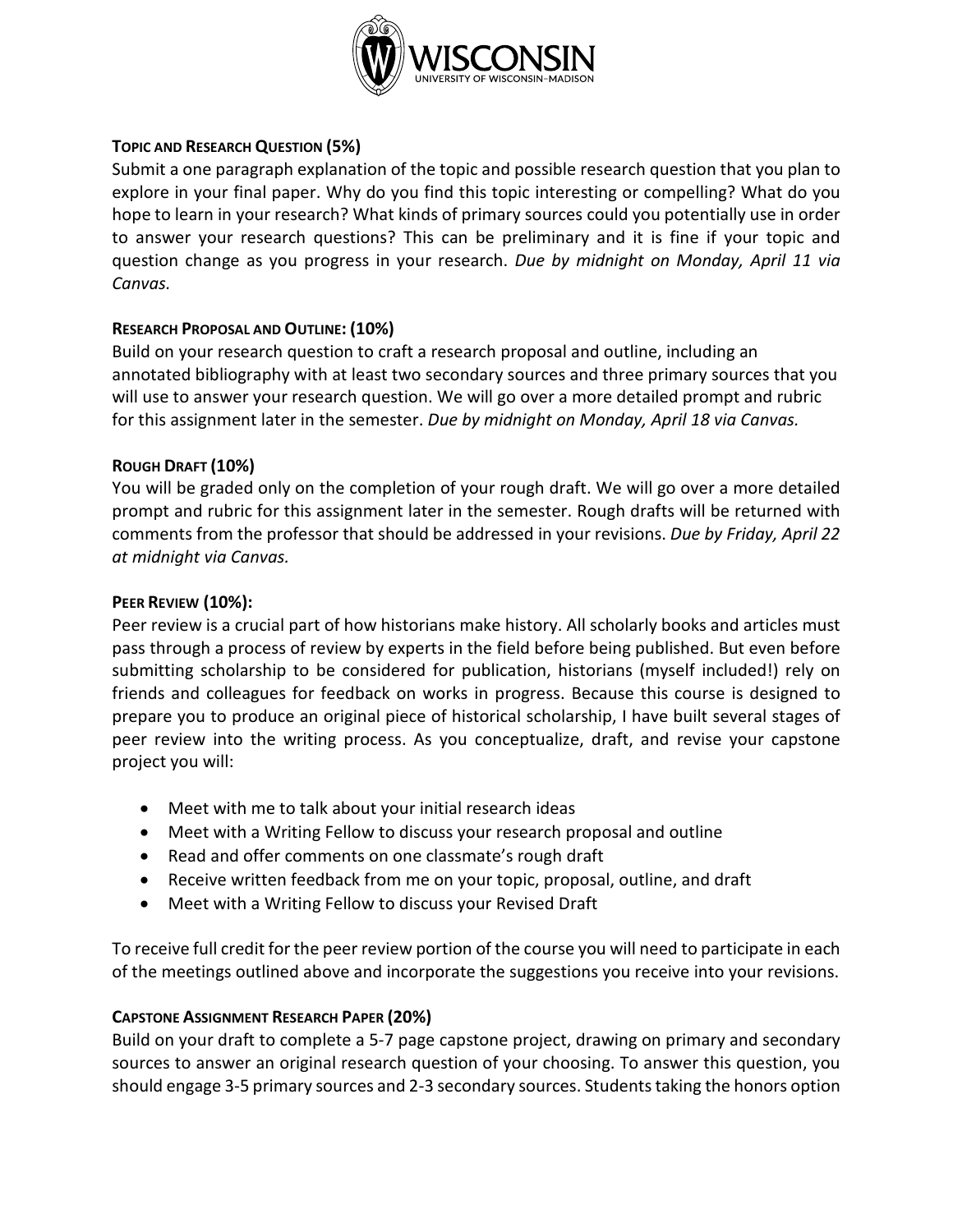

for the course should write a 10-page paper that engages 5-7 primary sources and 4-5 secondary sources. *Due by midnight on May 12 via Canvas.*

#### **DEADLINES AND EXTENSIONS:**

You are welcome to request an extension on any of the graded assignments for the course if the requirements of other classes, workplace responsibilities, family commitments, health concerns, or other issues make it difficult to submit an assignment on time. All requests for extensions made 24 hours in advance of the deadline will be granted. Requests for extensions made on or after the deadline will be evaluated on a case-by-case basis.

#### **COVID-19 PRECAUTIONS**

According to university policy, we all must be masked indoors. If you forget a mask, please come see at the beginning of seminar and I will provide you with one. Though attendance is required in lecture, please *do not come* if you experience any of the following symptoms:

Fever or chills Cough Shortness of breath or difficulty breathing Fatigue Muscle or body aches Headache New loss of taste or smell Sore throat Congestion or runny nose Nausea or vomiting Diarrhea

According to the CDC, these symptoms might be indicative of a COVID-19 infection. If you have any of these symptoms and therefore must miss lecture or discussion section, please send me to let me know and I will excuse the absence—no questions asked.

Recognizing that certain students might have to miss more class this semester than in an nonpandemic semester, I will arrange one-on-one or group tutorials via Zoom following any seminars that you need to miss.

#### **STUDENTS' RULES, RIGHTS & [RESPONSIBILITIES](https://guide.wisc.edu/undergraduate/#rulesrightsandresponsibilitiestext)**

#### **DIVERSITY & INCLUSION STATEMENT**

I aspire to create a classroom strengthened by students who feel heard, safe, and supported. If you have concerns about any aspect of the course, please let me know. Diversity is a source of strength, creativity, and innovation for UW-Madison. We value the contributions of each person and respect the profound ways their identity, culture, background, experience, status, abilities, and opinion enrich the university community. We commit ourselves to the pursuit of excellence in teaching, research, outreach, and diversity as inextricably linked goals. The University of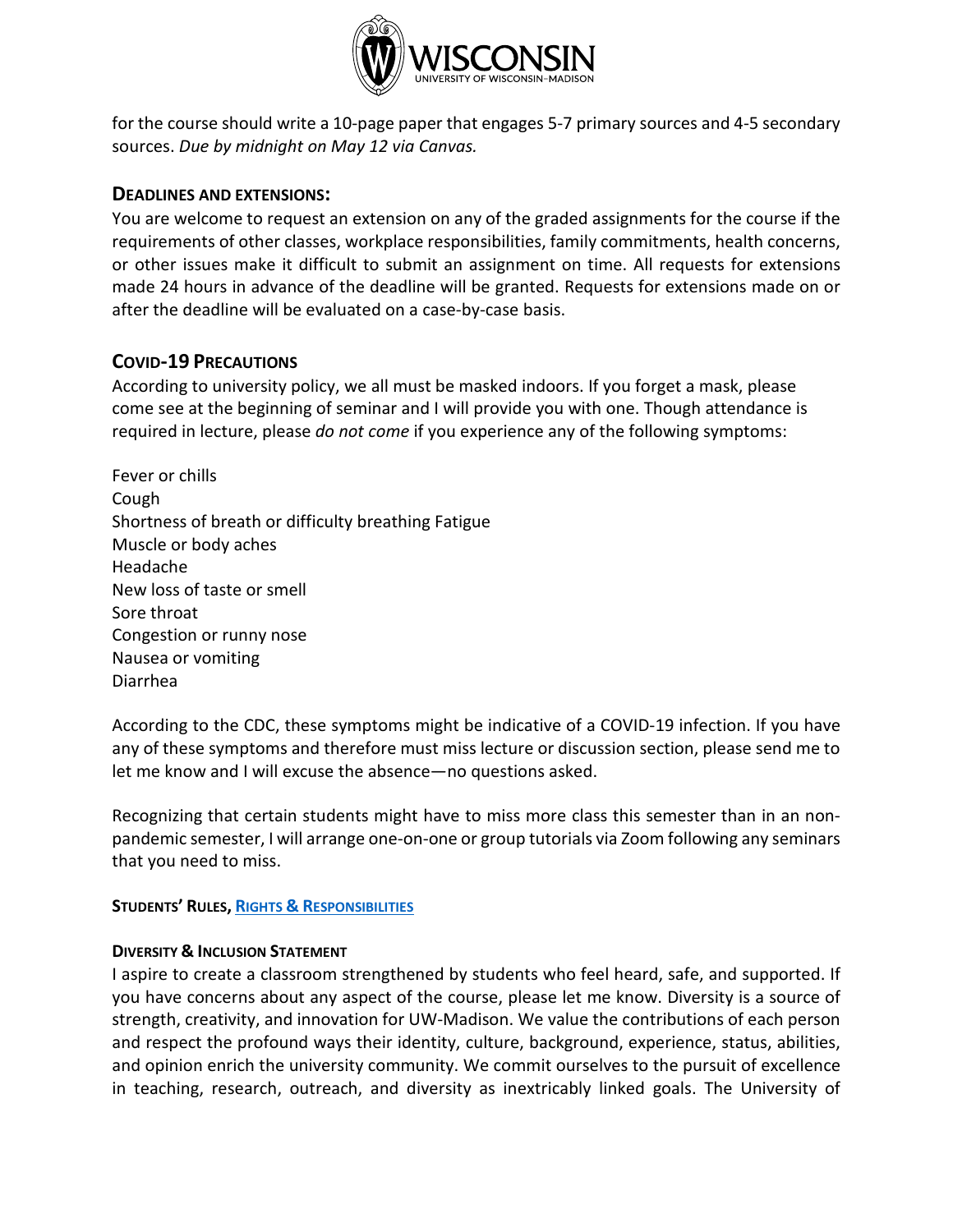

Wisconsin-Madison fulfills its public mission by creating a welcoming and inclusive community for people from every background – people who as students, faculty, and staff serve Wisconsin and the world.

#### **ACCOMMODATIONS FOR STUDENTS WITH DISABILITIES STATEMENT**

I am committed to providing any accommodations that will enable you to thrive in our course, including but not limited to those requested through the McBurney Disability Resource Center. The University of Wisconsin-Madison supports the right of all enrolled students to a full and equal educational opportunity. The Americans with Disabilities Act (ADA), Wisconsin State Statute (36.12), and UW-Madison policy (Faculty Document 1071) require that students with disabilities be reasonably accommodated in instruction and campus life. Reasonable accommodations for students with disabilities is a shared faculty and student responsibility. Students are expected to inform faculty [me] of their need for instructional accommodations by the end of the third week of the semester, or as soon as possible after a disability has been incurred or recognized. Faculty [I], will work either directly with the student [you] or in coordination with the McBurney Center to identify and provide reasonable instructional accommodations. Disability information, including instructional accommodations as part of a student's educational record, is confidential and protected under FERPA. (See: [McBurney Disability Resource Center\)](https://mcburney.wisc.edu/)

#### **ACADEMIC INTEGRITY STATEMENT**

By virtue of enrollment, each student agrees to uphold the high academic standards of the University of Wisconsin-Madison; academic misconduct is behavior that negatively impacts the integrity of the institution. Cheating, fabrication, plagiarism, unauthorized collaboration, and helping others commit these previously listed acts are examples of misconduct which may result in disciplinary action. Examples of disciplinary action include, but is not limited to, failure on the assignment/course, written reprimand, disciplinary probation, suspension, or expulsion.

#### **[Academic Calendar & Religious Observances](https://secfac.wisc.edu/academic-calendar/)**

#### **COURSE EVALUATIONS**

You will be provided with several opportunities to evaluate this course and your learning experience. Your participation is an integral component of this course, and your confidential feedback is important to me. You will receive an official email two weeks prior to the end of the semester, notifying you that your course evaluation is available. In the email you will receive a link to log into the course evaluation with your NetID. I strongly encourage you to participate in this anonymous course evaluation and will provide you with time in lecture to complete the evaluation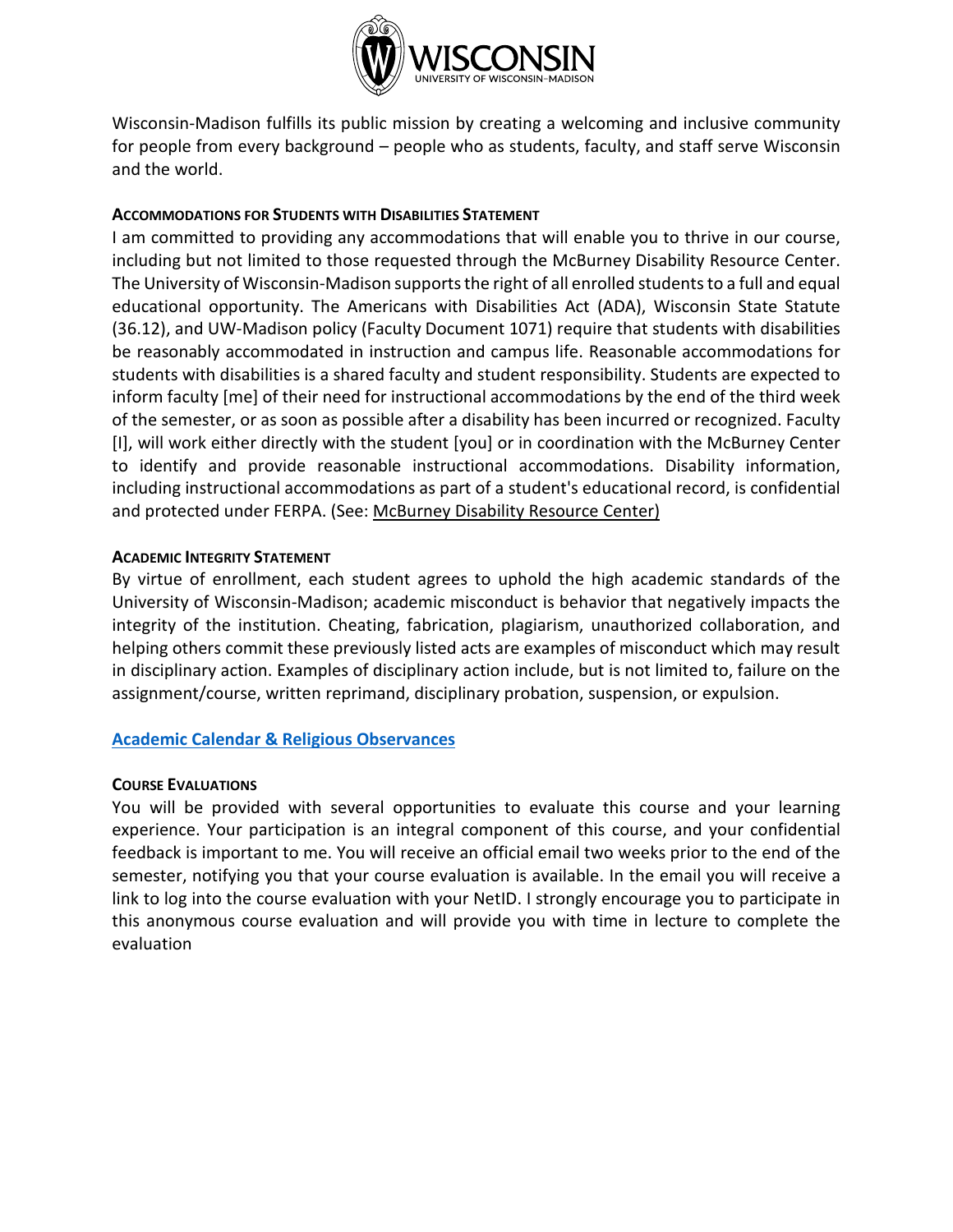

# **SCHEDULE OF CLASSES AND READING ASSIGNMENTS:**

#### **Week 1: Introduction—Thinking Like Historians**

Wednesday, January 26

**Workshop**: What is a primary source? How do historians use primary sources to interpret the past?

#### **PART I: TERRITORIAL EXPANSION**

# **Week 2: Settler Colonialism**

February 2

#### *Readings:* **Secondary Sources:**

*This Land* Podcast Episode 4: The Treaty Nick Estes, *Our History Is the Future* Chapter 3: War

#### **Primary Sources:**

The Cherokee Nation Protests Removal Policy (1830) *Cherokee Nation v. the State of Georgia* (1831) A California Law for the Government and Protection of the Indians (1850) <https://oursharedfuture.wisc.edu/primary-sources/>

**Workshop**: What is a secondary source? How can we identify arguments and evaluate historians' use of evidence in secondary sources?

#### **Week 3: Territories, Citizens, Subjects**

February 9

#### *Readings:*

#### **Secondary Sources:**

Rosina Lozano, *An American Language* Chapter 4: A Language of Citizenship Maurice Crandall, *These People Have Always Been a Republic* Chapter 5: [Refusing](https://muse-jhu-edu.ezproxy.library.wisc.edu/chapter/2393263)  [Citizenship: Pueblo Indians and Voting during the United States Territorial Period](https://muse-jhu-edu.ezproxy.library.wisc.edu/chapter/2393263)

#### **Primary Sources:**

Treaty of Guadalupe Hidalgo (1848) Senecú Pueblo Case before US Mexico Claims Commission (1868) Juan Cortina Condemns Anglo-Americans for Land Theft (1859) El Corrido de Juan Cortina (1860s)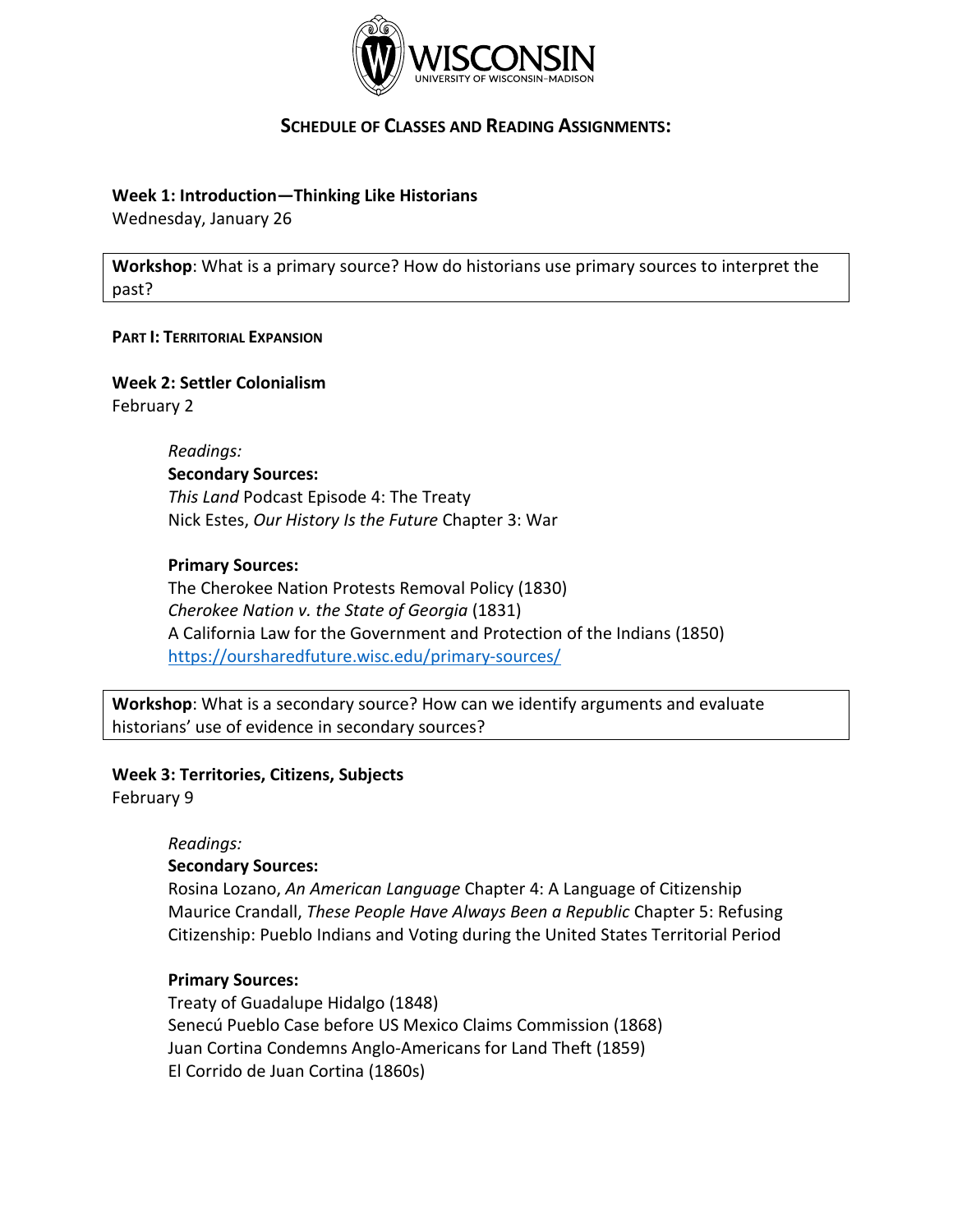

**Workshop**: How can we find primary and secondary sources related to particular topics or time periods using the library website?

#### **Week 4: Overseas Empire I: Extracting Wealth**

February 16

## *Readings:*

#### **Secondary Sources:**

Teemu Ruskola, "Canton is Not Boston: The Invention of American Imperial Sovereignty," *American Quarterly* 57:3 (2005) Peter James Hudson, *Bankers and Empire: How Wall Street Colonized the Caribbean*

#### Introduction and Chapter 1

#### **Primary Sources:**

Secretary of State Hay, Declaration of Open-Door Policy in China (1899-1900) The May Case, *Guatemala v. United States* (1900) Roosevelt Corollary to the Monroe Doctrine (1904) [The 1805 Haitian Constitution](http://faculty.webster.edu/corbetre/haiti/history/earlyhaiti/1805-const.htm) [Read only the short section titled "Preliminary Declaration" (Articles 1-14)] [1915 Treaty between the United States and Haiti \[focus on the Preamble and Articles I-](https://archive.org/details/treatywithhaiti00pomegoog/page/n4/mode/2up)[XI\]](https://archive.org/details/treatywithhaiti00pomegoog/page/n4/mode/2up)

**Workshop**: How can we ask original and compelling historical research questions? Haven't historians already asked it all before? (No!)

# **Week 5: Overseas Empire II: Annexing Territory**

#### February 23

*Readings:*

#### **Secondary Sources:**

Marixa Lasso, *Erased: the Untold Story of the Panama Canal* Chapter 2: The Canal Zone in 1904

Rick Baldoz and César Ayala, "The Bordering of America: Colonialism and Citizenship in the Philippines and Puerto Rico," *Centro Journal* 25:1 (2013)

#### **Primary Sources:**

President McKinley Asks Congress to Authorize War on Spain (1898) Brief on *Reconcentración* before the Spanish Treaty Claims Commission (1901) [Emilio Aguinaldo on American Imperialism in the Philippines \(1899\)](http://nationalhumanitiescenter.org/pds/gilded/empire/text9/filipino.pdf) [Petitions Against the Annexation of Hawai'i](https://www.archives.gov/education/lessons/hawaii-petition) (1897) [Hay-Bunau-Varilla Treaty between the United States and Panama \(1903\)](https://avalon.law.yale.edu/20th_century/pan001.asp)

**Workshop**: Finding and interpreting primary sources using online newspaper databases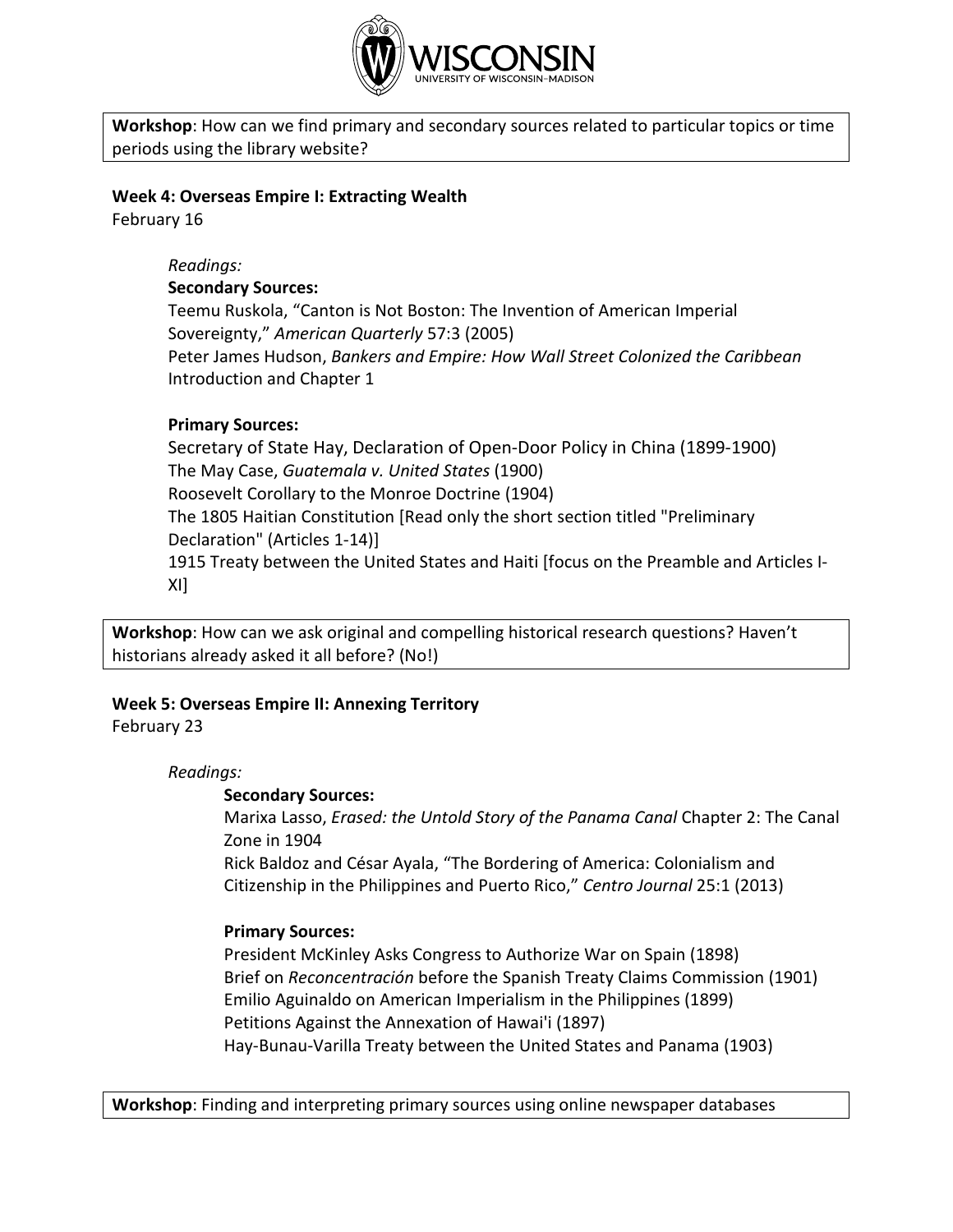

#### **PART II: PROJECTING POWER ABROAD**

**Week 6: Military Basing and a Pointillist Empire**

March 2

*Readings:*

#### **Secondary Sources:**

Harvey Neptune, *Caliban and the Yankees: Trinidad and the United States Occupation* Chapter 5 Daniel Immerwahr, *How to Hide an Empire* Chapter 21: Baselandia

**Primary Sources:**

The Platt Amendment (1903) "Rum and Coca-Cola"*—*Compare original Lord Invader and Andrews Sisters versions (1945) Petition from the Marshallese People Concerning the Pacific Islands (1954)

**Workshop**: What is an archive? How do historians use digital archives to track down primary sources?

#### **Week 7: Decolonization**

March 9

#### *Readings:*

#### **Secondary Sources (choose two of the following three chapters to read):**

Keisha Blaine, Set the World on Fire: *Black Nationalist Women and the Global Struggle for Freedom* Chapter 5 Nick Estes, *Our History is the Future* Chapter 5: Red Power

Lorena Oropeza, "Becoming Indo-Hispano: Reies López Tijerina and the New Mexican Land Grant Movement" in *Formations of United States Colonialism*

#### **Primary Sources:**

Malcolm X's Speech at the Founding Rally of the Organization of Afro-American Unity (1964) The Alcatraz Proclamation (1969)

El Plan Espiritual de Aztlán (1969)

**Workshop:** What is historiography? How do historians use primary and secondary sources together to engage in scholarly debates about the past?

**Week 8: Spring Break**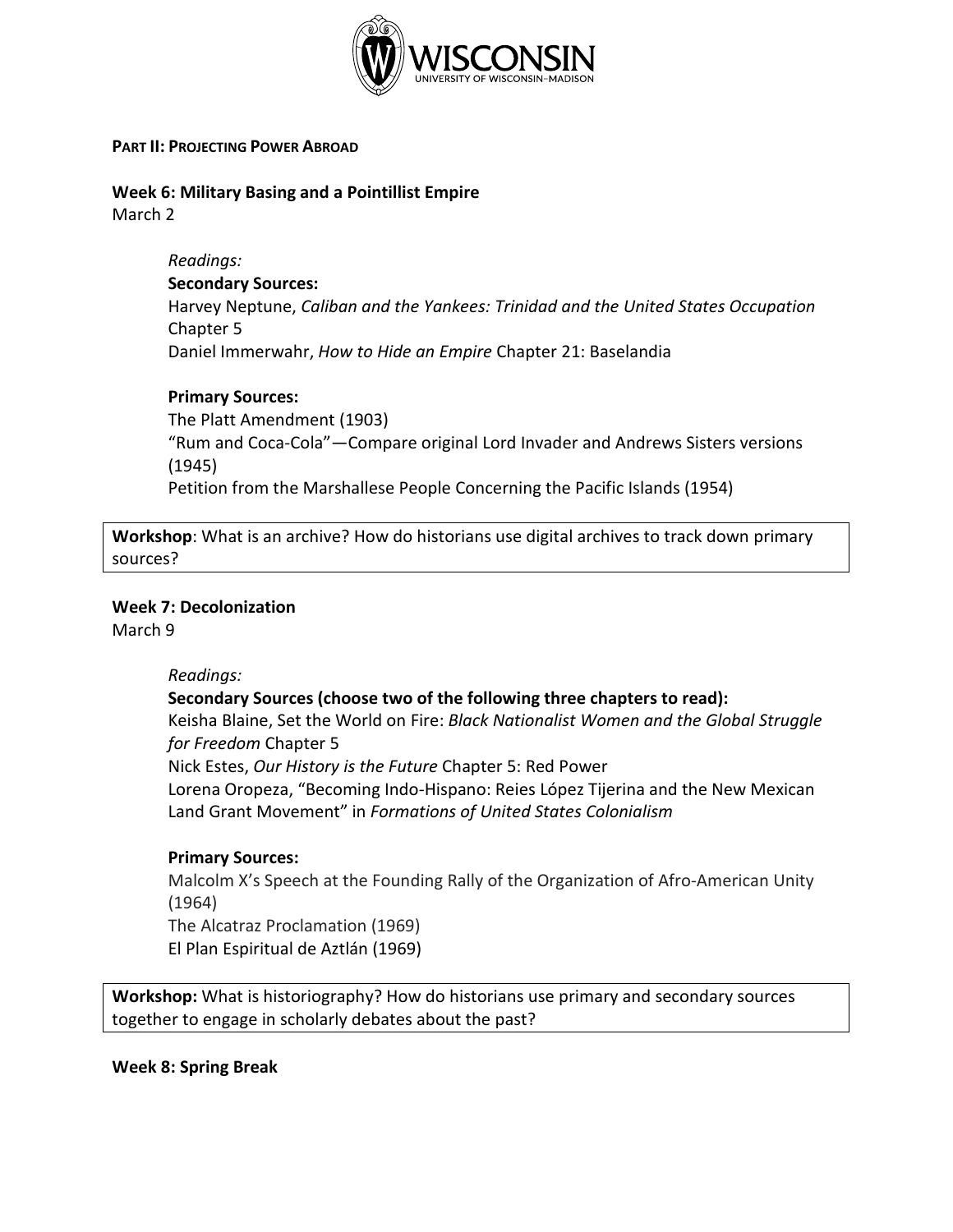

## **Week 9: Colonialism and the Carceral State**

March 23

#### *Readings:* **Secondary Sources**:

Monica Kim, *Interrogation Rooms of the Korean War: The Untold History* Chapter 3: The Interrogator

Geraldo Cadava, *Standing on Common Ground* Chapter 5: Violence and Sanctuary

# **Primary Sources:**

School of The Americas Training Manual: CIA, *KUBARK Counterintelligence Interrogation*, July 1963 Senate Airs Dirtiest Secrets of the Cold War (1975) Valeria Luiselli*, Tell Me How It Ends: An Essay in Forty Questions* Part II: Court (2017) Arizona S.B. 1070 (2010)

**Workshop**: Finding and Interpreting Legal Documents as Primary Sources

# **Week 9: Governing Through Debt**

March 30

# *Readings:*

# **Secondary Sources:**

Greg Grandin, *Empire's Workshop* Chapter 12: The Third Conquest of America Ed Morales, "The Roots of Puerto Rico's Debt Crisis—And Why Austerity Will Not Solve It," *The Nation* (July 8, 2015)

# **Primary Sources:**

1974 Charter of Economic Rights and Duties of States [Bill Clinton on Free Trade and Financial Deregulation \(1993-2000\)](http://www.americanyawp.com/reader/30-the-recent-past/bill-clinton-on-free-trade-and-financial-deregulation-1993-2000/) "First Declaration from the Lacandon Jungle, Today We Say 'Enough is Enough!' (Ya Basta!)," EZLN Command (1993) "Why A Hedge Fund Seized an Argentine Navy Ship in Ghana," *NPR* (October 22, 2012)

**Workshop**: Creating an Annotated Bibliography

# **Week 10: From the Cold War to the Wars on Drugs and Terror**

April 6

*Readings:* **Secondary Sources:** Mary Dudziak, "What is a War on Terror?" from *WarTime: An Idea, Its History, Its Consequences*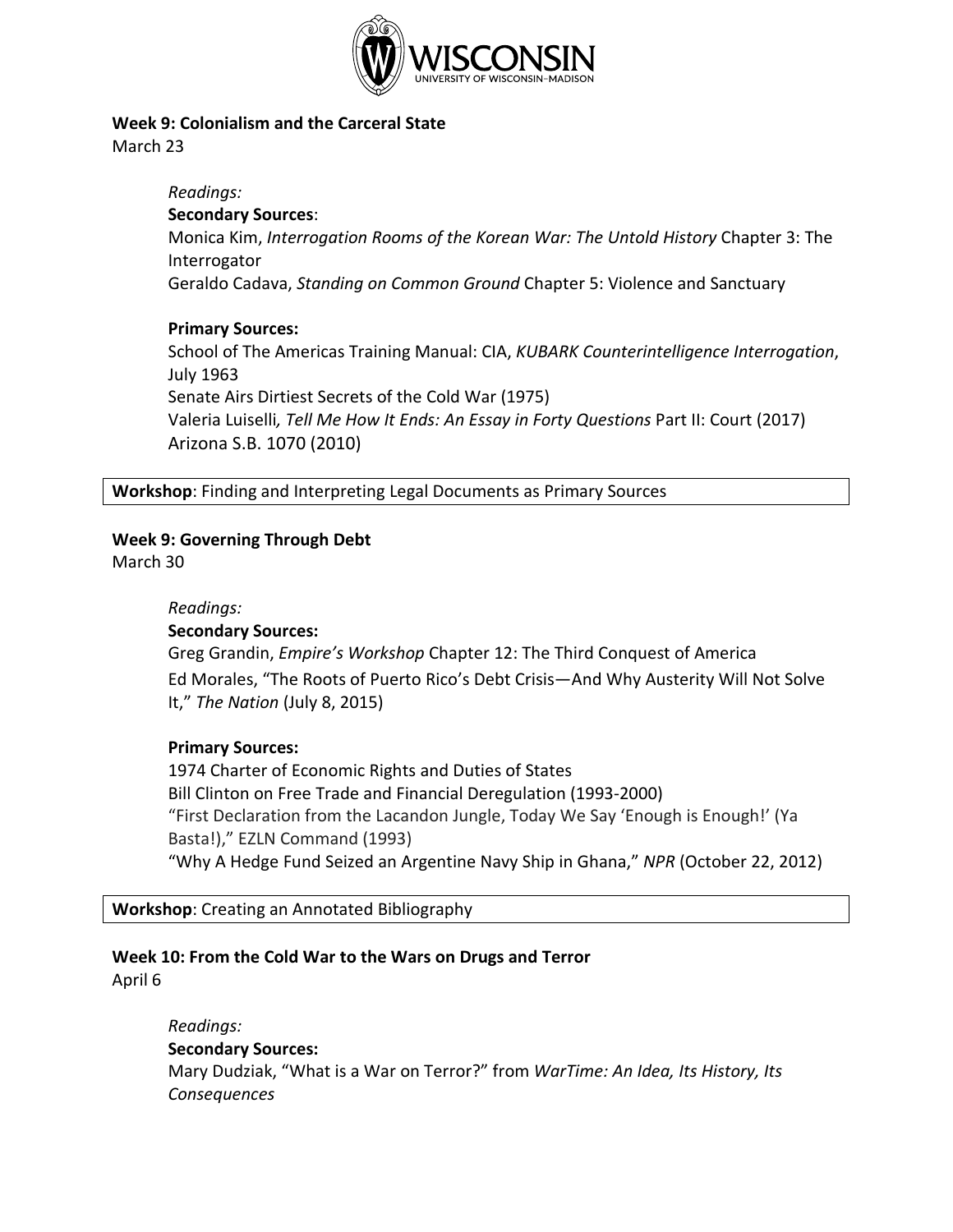

Greg Grandin, *Empire's Workshop* Chapter 15: We've Got Plans

#### **Primary Sources:**

[George W. Bush on the Post 9/11 World \(2002\)](https://www.americanyawp.com/reader/30-the-recent-past/george-w-bush-on-the-post-911-world-2002/) *Hamdi v. Rumsfeld* (2004) Security, Liberty, and the War on Terror (2008)

*Topic and Research Questions due by midnight on Monday, April 11*

**Workshop**: Visit to the Wisconsin Historical Society

**PART III: WORKING TOWARD YOUR CAPSTONE PROJECT**

# **Week 11: Starting to Think About Your Capstone Project**

April 13

No Class—Individual Meetings with Professor Powers (in person or via Zoom)

*Research Proposal due by midnight on Monday, April 18*

# **Week 12: From Research Proposal to Draft**

April 20

**Workshop**: How to Use Peer Review to Improve Your Drafts

**Week 13: Peer Review** April 27

*Paper draft due to Professor Powers and your peer review partner by Friday, April 22 at midnight. Come to class ready to discuss papers*.

**Workshop**: Peer Review of Drafts

**Week 14: Final Research Presentations and The United States Empire Today** May 4

Come to seminar ready to present your research, argument, and conclusions!

*Final Papers are due May 12 by 11:59pm on Canvas*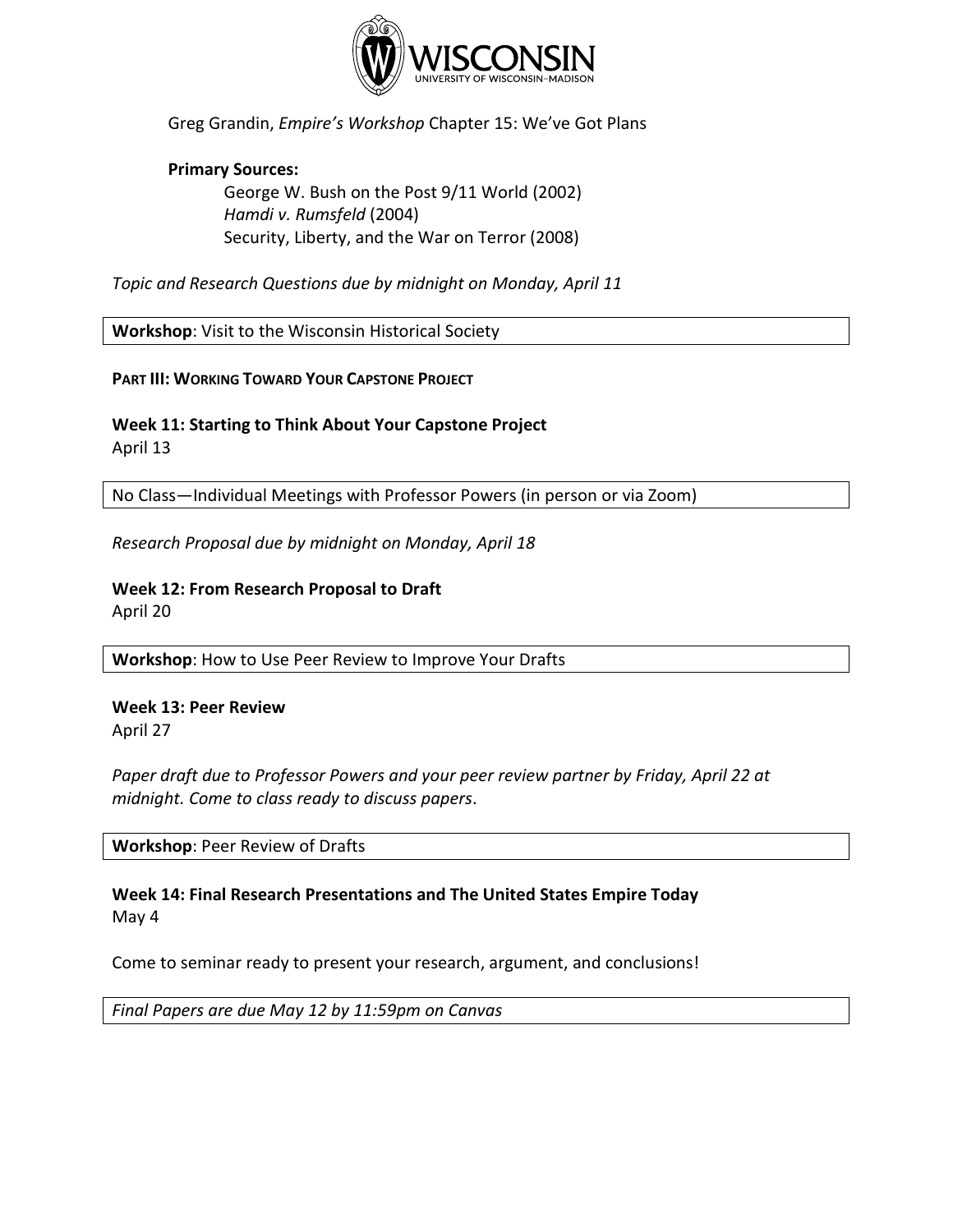